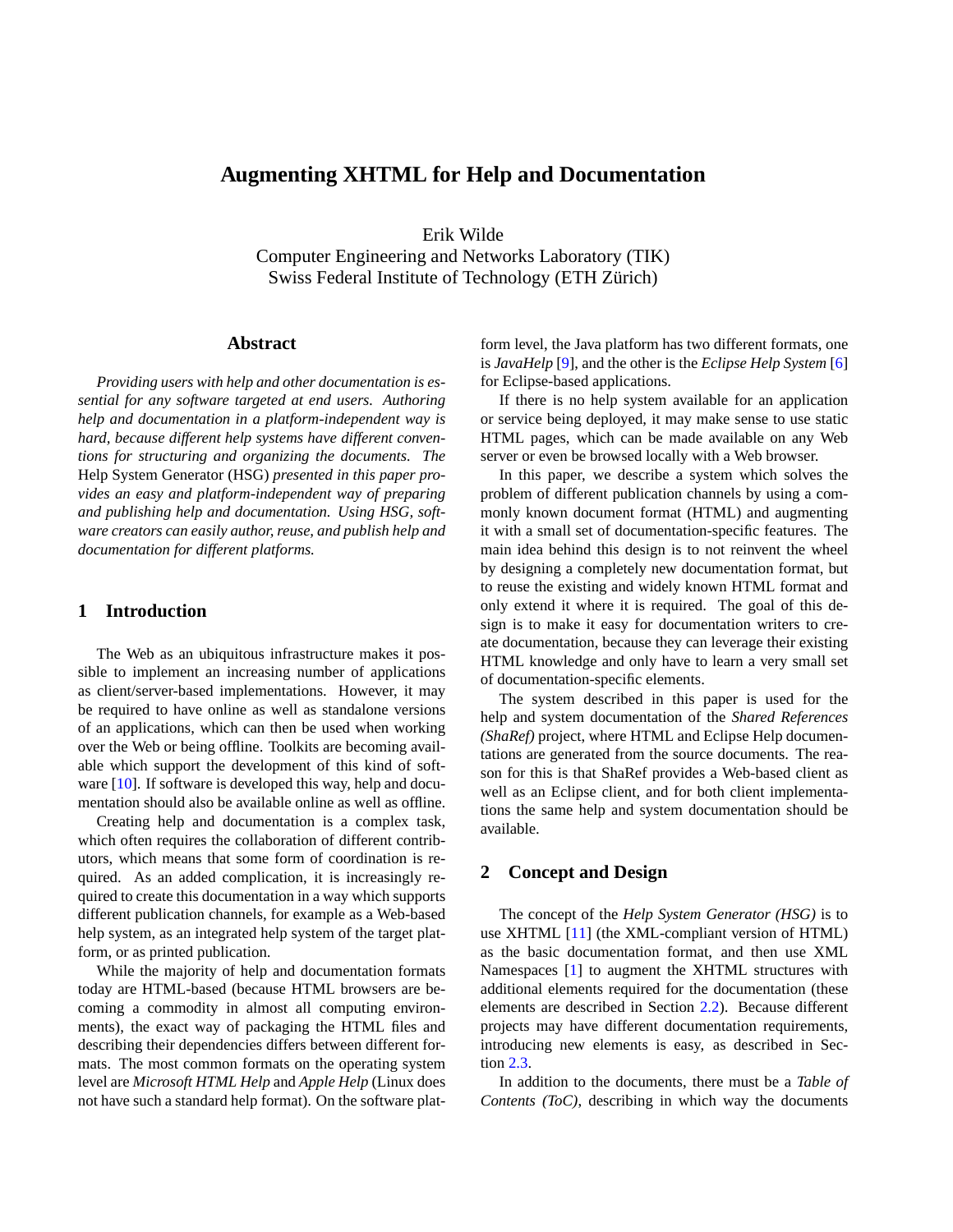<span id="page-1-0"></span>must be put together for the documentation. Starting from the documents (augmented XHTML) and the ToC (a simple XML document), different output formats can be created. For example, all help systems mentioned above need some ToC description as input, but they all require slightly different formats, which can be automatically created from the original ToC.

All help systems mentioned above provide expand/collapse features for the ToC. According to CHIMERA and SHNEIDERMAN [\[3\]](#page-4-0), ToC views of structured content are easier to use if they provide expand/collapse features. For this reason, even the HTML version is using a JavaScript-based expand/collapse presentation of the ToC.

#### 2.1 XHTML Restrictions

In principle, HSG does not impose any limitations on how to use XHTML, but in practice, there are two reasons why restrictions on the XHTML should be imposed in many application scenarios. The first reason is that some XHTML features may make it impossible to create selfcontained documentation (a typical example are links to resources which are not part of the documentation itself, for example links to images on the Web). The second reason is that it often is a goal to have the documentation follow a number of guidelines, so that the final version has a consistent design.

In its basic setup, HSG issues warnings for elements which may conflict with the first reason above (links to external resources), so that users can check whether these links should be removed. For the layout consistency of the documentation it is impossible to define general rules, which is why they are not part of the basic setup. Adding additional rules, however, is part of HSG's principal design (as describe in Section [4.1\)](#page-2-0), and adding very basic rules such as disallowing (or silently removing) all class and/or style attributes is easy to implement in HSG.

The most basic limitations are that a <head> element is not allowed (it will be generated if the target format is HTML-based), and that links to external resources (mainly <a> and <img>) are deprecated (it still may make sense to include a link to a Web-based FAQ or discussion forum, but this link will only work if the resulting documentation is used when being online).

For further issues regarding the question of consistent document design and related topics, Section [4.1](#page-2-0) describes more methods how documents can be validated before processing.

## 2.2 XHTML Extensions

In principle, HSG pages are XHTML pages, which means they can be imported from existing (X)HTML docu-

mentation, authored using standard HTML authoring tools, or created by anybody having HTML knowledge. HSG defines additional elements, which augment XHTML in a way which is better suited towards creating help and documentation.

The following elements are supported in our prototype. It is important to keep in mind that introducing new elements (Section [2.3\)](#page-2-0) is easy and an important aspect of HSG's design. Figure [1](#page-2-0) shows examples for all elements described (all elements from the http://dret.net/xmlns/hsg namespace are HSG elements).

- *Cross-References:* References between documents are created using a custom element (which also supports fragment identifiers). The reason why XHTML's <a> element is not used is that the target names must be used for calculating the actual links for a given output format (for example, adding ".html" when creating HTML output). HSG provides a simple 1:1 model of embedded links because this is easy to understand with existing HTML knowledge.<sup>1</sup> The text of a crossreference is generated from the target's title, which means that the link text and the target title text will automatically match.
- *Images:* Images also need special treatment, because they refer to external resources, too. Therefore, images must be included using a custom element, which makes it possible to collect information about images, create an image repository, and in the final representation generate links pointing to that repository.
- *Inclusions:* HTML does not support inclusion,<sup>2</sup> but for modularizing the documentation, inclusion is a very useful functionality. Inclusions can be on the document level (which means that XHTML/HSG fragments can be reused), or on the text level (including documents as pure text, for example for listings).
- *Index Entries:* Some of the target formats support searching, but for the others, having an index is essential for making the information easier accessible. Therefore, index terms can be marked up in the documentation, and this will either be mapped to a special index format for the target format (for example, Java-Help supports indices), or to a generated index document in the target format (for example, Eclipse Help does not support indices).

<sup>&</sup>lt;sup>1</sup>If required, a more powerful link model such as XLink [\[5\]](#page-4-0) could be adopted, but then mapping it to HTML and other formats would become considerably harder.

<sup>2</sup>Technically, HTML (or rather SGML/XML) supports inclusion through the internal subset and external entities, but this is hardly used and only poorly supported by today's browsers.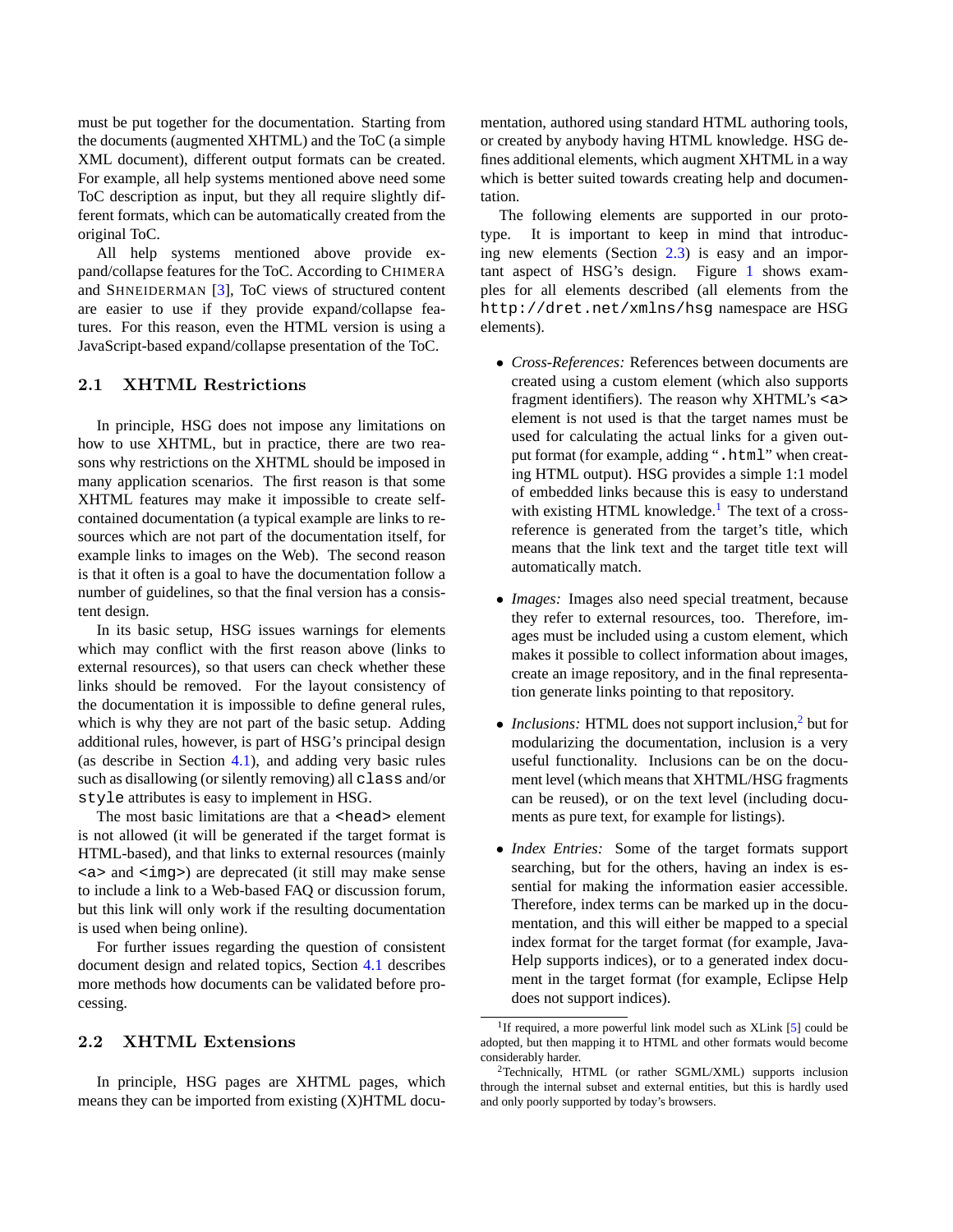```
<html xmlns="http://www.w3.org/1999/xhtml" xmlns:doc="http:/dret.net/xmlns/hsg"><body>
  <h1>Sample Document</h1>
  pThere must be one <code>hl</code> element giving the title. The following list describes all
    features of the current HSG documentation implementation:</p>
  <ul>
   <li>Here is a link to the complete documentation of HSG itself, demonstrating
        <code><doc:index>doc:a</doc:index></code>: <doc:a href="hsg-documentation"/>.</li>
    <li>Images may be included with the <code><doc:index>doc:img</doc:index></code> element:
        <doc:img src="vxhtml10.gif" alt="Valid XHTML Logo"/>.</li>
  \langle/ul>
  <p>This is the document source (demonstrating the literal inclusion of text with
     <code><<doc:index>doc:include</doc:index> mode="text"&gt;</code></doc:a>):</p>
  <pre><doc:include href="sharefdoc-sample.xml" mode="text"/></pre>
</body></html>
```
**Figure 1. Example HSG Document (XHTML with additional HSG Elements)**

### 2.3 Adding Extensions

The basic set of HSG elements is rather small, but it already supports the basic requirements for creating help and documentation. If additional information needs to be included in the documents, new elements may be introduced, which can then be used to implement new functionality.

For every extension, it must be defined how it has to be used, and how it is mapped to the required output formats. For example, an extension to add margin notes for printed documentation may be added, but since margin notes are not that well-known in HTML-based formats, it may be decided to simply ignore these notes for HTML-based outputs.

HSG is currently implemented in XSLT, which is is ideally suited to support the addition of extensions. Figure [2](#page-3-0) shows how document processing is implemented in HSG and can be easily extended, and this is described in the overall context of the HSG implementation in the following section.

## **3 System Architecture**

The XML documents consisting of XHTML and HSG extensions are the main source of documentation for the generated output. In addition, images and included text files are also part of the documentation. These three types of documents (XML, images, text) are collected in different repositories, and since they are individual resources, they can be managed using a standard access and version control system, for example CVS or Subversion. Working on the documentation then is done by a standard workflow of checking out documents, updating them, and then committing them (Subversion is the best choice here because it supports atomic commits for multiple resources).

When documentation is generated from the resources, the XML documents are processed, it is checked that the referenced images and text files actually exist, and then the resulting documentation is written to a separate location. While the included text documents have been integrated into the generated documentation (and thus need not be shipped as individual resources), the images are still referenced in most output formats (most notably in any HTMLbased format) and thus have to be included in the generated documentation as individual resources.

As a result of this architecture, integrating HSG-based documentation into existing access and version control systems can be done easily, and working on the documentation can be done consistently with working on other resources (such as program code). Generating the documentation can be included as one step in building a release, but also should be done periodically to check the documentation files for errors and inconsistencies.

### **4 Implementation**

XHTML as the foundation of HSG has been chosen because it can be processed using XML technologies, in particular *XML Transformations (XSLT)*, which for HSG is used in its most recent version XSLT 2.0 [\[8\]](#page-4-0). Generally, XML is the foundation for a large variety of documentoriented applications, and using an XML-based format is the best way to keep the system as open as possible.

When switching to HSG, it is possible to migrate existing documents. If they use some kind of XML-based vocabulary, they can be mapped to XHTML. If they use HTML (i.e., they are not XML), tools like *HTML Tidy* can be used to clean up the HTML code and transform it into XHTML.

### 4.1 Validation

As a first step before transforming document to a target format, they are validated. Validation in this case does not mean validation against a DTD or an XML Schema, it simply refers to the general process of testing whether the documents conform to a given set of constraints.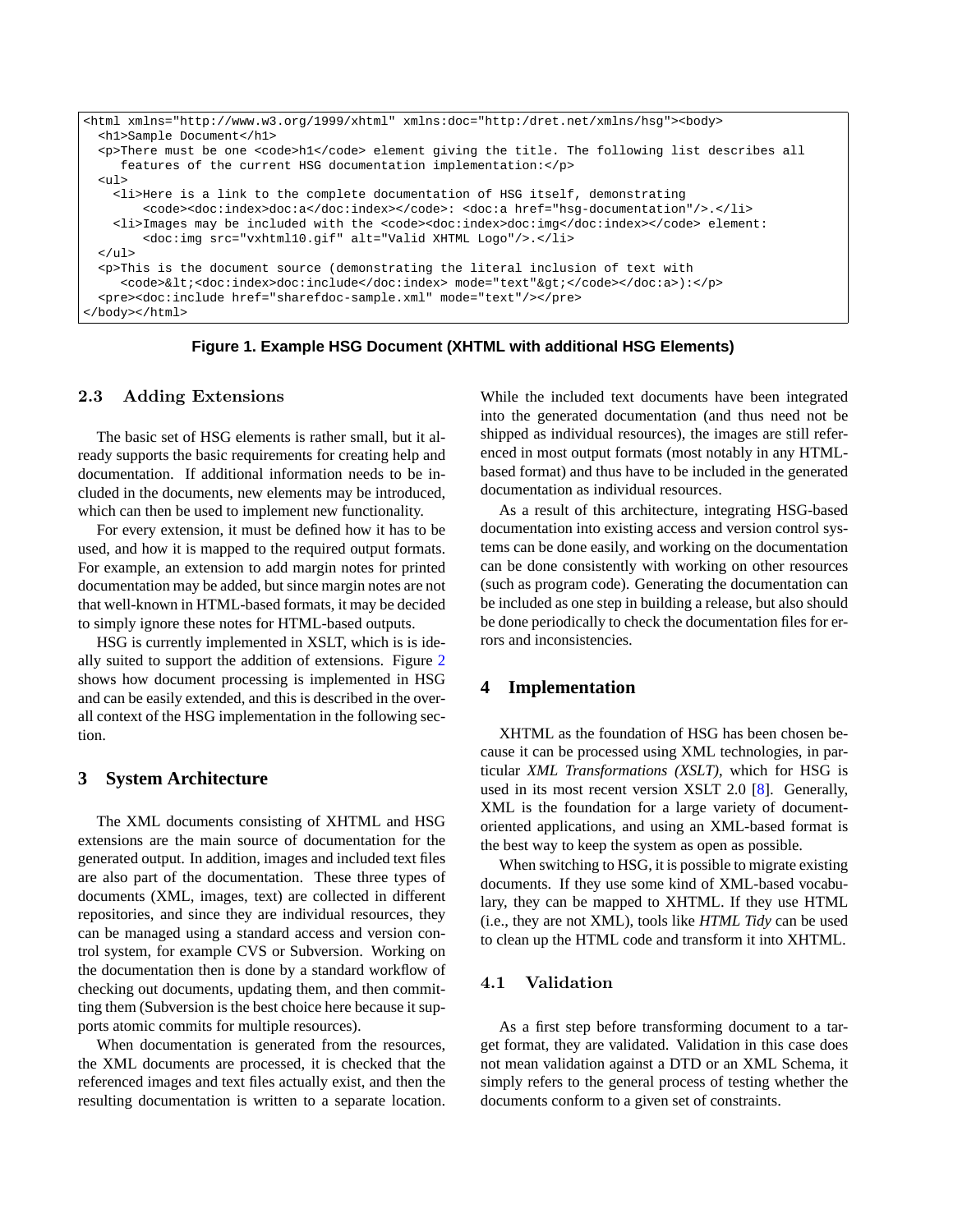<span id="page-3-0"></span>As a first step, the documents must adhere to the XHTML restrictions described in Section [2.1,](#page-1-0) and all HSG elements found in the documents must be well-known and supported. Also, any rules for these elements must be adhered to, as an example it is required that a cross-reference points to an existing document. These checks are necessary to make sure that the set of documents can be consistently processed.

As a second step, additional constraints may be enforced. These can either be formulated in additional XSLT code, or it is possible to use a higher-level language, such as *Schematron* [\[7\]](#page-4-0), which would be well-suited to define additional constraints. An example for a complete set of constraints are the *Web Content Accessibility Guidelines (WCAG)* [\[4\]](#page-4-0), which are increasingly asked for when creating documentation. It should be kept in mind, however, that WCAG cannot be checked in a fully automated process, but at least parts of the checking can be automated.

#### 4.2 Transformation

After validation of the input documents, they are transformed into the required output format(s). XML Namespaces and XSLT provide excellent support for this kind of processing, and Figure 2 shows the core fragment of the transformation code.

In this example, it is shown how XHTML elements are simply copied (this is the code for the HTML output format), while unknown HSG elements trigger an error message and are ignored. HSG's output formats are mapped to XSLT *modes*, which provide a natural way for dealing with different ways of treating the same kind of nodes. The code for processing the supported elements described in Section [2.2](#page-1-0) is not shown in this example, but it follows the pattern of the template processing unknown HSG elements.

Since XSLT 2.0 has powerful new functions for accessing input files (in particular, any kind of text file can be included and even processed with tokenization functions), the transformation step is not limited to XML resources only, but can include any kind of resource which is available through XPath's and XSLT's functions for interacting with the execution environment.

For the HSG elements described in Section [2.2,](#page-1-0) there are templates which implement the mapping of these elements to the supported output formats. For any additional HSG elements (as described in Section [2.3\)](#page-2-0), templates have to be implemented which transform these elements. Because of XSLT's template matching algorithm, this kind of behavior can be very elegantly implemented in imported stylesheets, without the need to touch any of the original HSG code.

The only problem discovered with XSLT 2.0 so far is that there is no function to return the current mode, so there is no easy way of implementing templates for two modes which

| <xsl:template match="html:*" mode="html"></xsl:template>                                                |
|---------------------------------------------------------------------------------------------------------|
| <xsl:copy></xsl:copy>                                                                                   |
| @* "<br><xsl:apply-templates html*="" select="node()&lt;br&gt;&lt;math&gt;mode="></xsl:apply-templates> |
| $\langle xsl:copy \rangle$                                                                              |
|                                                                                                         |
| <xsl:template match="@*" mode="html"></xsl:template>                                                    |
| $<$ xsl:copy/>                                                                                          |
|                                                                                                         |
| <xsl:template match="doc:*" mode="#all"></xsl:template>                                                 |
| <xsl:message>unknown element</xsl:message>                                                              |
|                                                                                                         |

### **Figure 2. XSLT Code for Processing XHTML and HSG**

only in few places implement different behavior depending on the current mode.

## **5 Discussion**

The system presented in this paper has been designed and implemented because of the documentation needs of a concrete project. The design is generic, so that it can be used for a variety of help and documentation applications. The current design and implementation supports a small set of documentation-related elements, but because the design is extensible and extensions can be implemented using a widely known language, it is easy to adapt the system to new requirements.

#### 5.1 Related Work

There are many commercial products for the creation of concrete output formats for various help systems. Many of these products also support printed documentation, which HSG only addresses as future work (Section [5.3\)](#page-4-0). The limitations of many products are that they are not portable across development platforms, are not extensible with additional documentation elements, and are not extensible with project-specific documentation constraints for producing validated documentation.

From the open source software side, the most popular projects are *Texinfo* [\[2\]](#page-4-0) and *DocBook* [\[12\]](#page-4-0). Texinfo uses a text-based input format (no markup language) and C programs for converting the text-based input into a number of different output formats, most notably emacs info files, HTML, and TEX for printing documentation.

DocBook is an XML-based documentation format. There are stylesheets available for producing different help system formats from DocBook documents. DocBook is a rather complex format, and while many software developers have at least a working knowledge of HTML, the same cannot be said about DocBook.